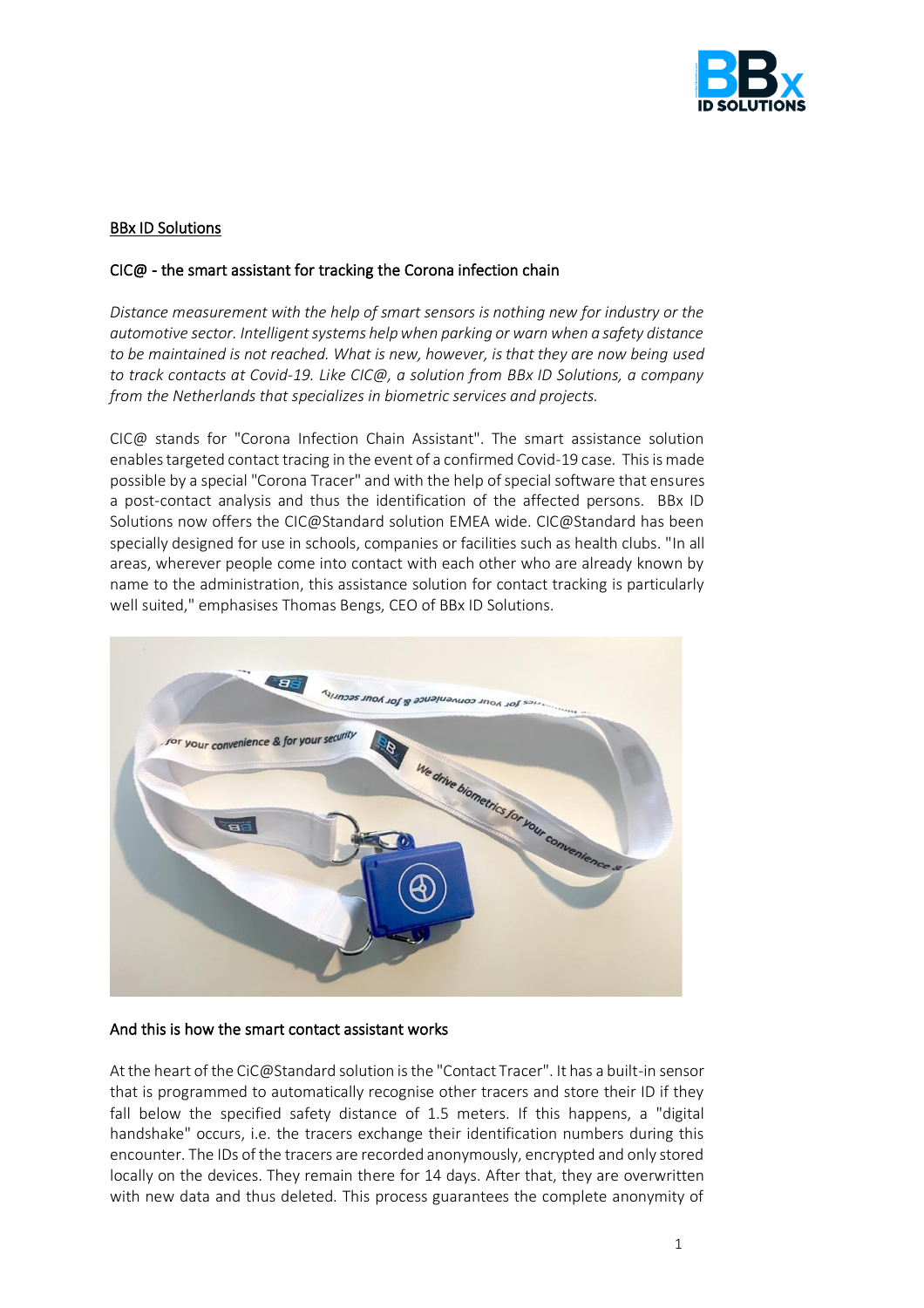

the users. The smart contact assistant is in a small, matchbox-sized box that is simply hung around the neck and worn. The sensor in the box works on the basis of Bluetooth and sends or receives signals from other devices in its vicinity. The solution does not locate people via GPS, record movement profiles or store personal data.

### CIC@Standard: contact tracer with lanyard

"With our solution, we ensure that only those contacts are tracked who are actually at risk of being infected. All other contacts that were not within this radius can thus be excluded for tracking," underlines the CEO of BBx ID Solutions. Thomas Bengs sees another advantage of the solution for companies and institutions especially in the area of security. "The vague suspicion of contact that collectively quarantined entire school classes or departments can now be specifically checked and tracked. We are swapping the quarantine hammer, which otherwise hits all contacts, in favour of a very precise solution that only affects those contacts who were also exposed to an increased risk. We can clearly identify, track and inform these with CIC@ and thus initiate further action."

### What happens in a Covid-19 case?

If a person has been tested positive for Covid-19 by a doctor, he or she reports it to the school authority or the HR department of the company. They are then sent a link to their smartphone or PC to scan the QR code on the tracer and send it to the responsible department. Since each tracer has a unique QR code that the software generates when registering the person wearing it, contact tracing can start via the scanner code and the associated ID.

The CIC@ software is also the key to getting the stored IDs and thus the list of people who have had contact with the Covid-19 case. And only authorised employees literally have this key in their hands. This is because the BBx ID Solution relies on PalmSecure™ ID Login, a biometric authentication solution to additionally protect the software from unauthorised access. The solution consists of three software components and a contactless PalmSecure<sup>™</sup> palm vein scanner, which is already integrated on the Fujitsu notebook that is part of the standard solution.

In a Covid-19 case, the CIC@Tracer of the infected person is read out via the software. All IDs stored on the tracer can then be linked to the IDs of the other tracers and thus assigned to the registered users. The school management or the company then decides whether to inform the affected persons themselves or to hand over a list to the responsible health authority for further follow-up and initiation of further measures.

#### Highest security with PalmSecure™ for CIC@Standard

In order to protect the use of the software from unauthorised access and to allow only authorised employees to use it, the biometrics experts at BBx ID Solution have equipped the CiC@ solution with an additional biometric tool. The CIC@software is installed on a Fujitsu notebook with integrated Palm Secure™, a biometric authentication technology based on the recognition of palm vein patterns. Fujitsu PalmSecure touchless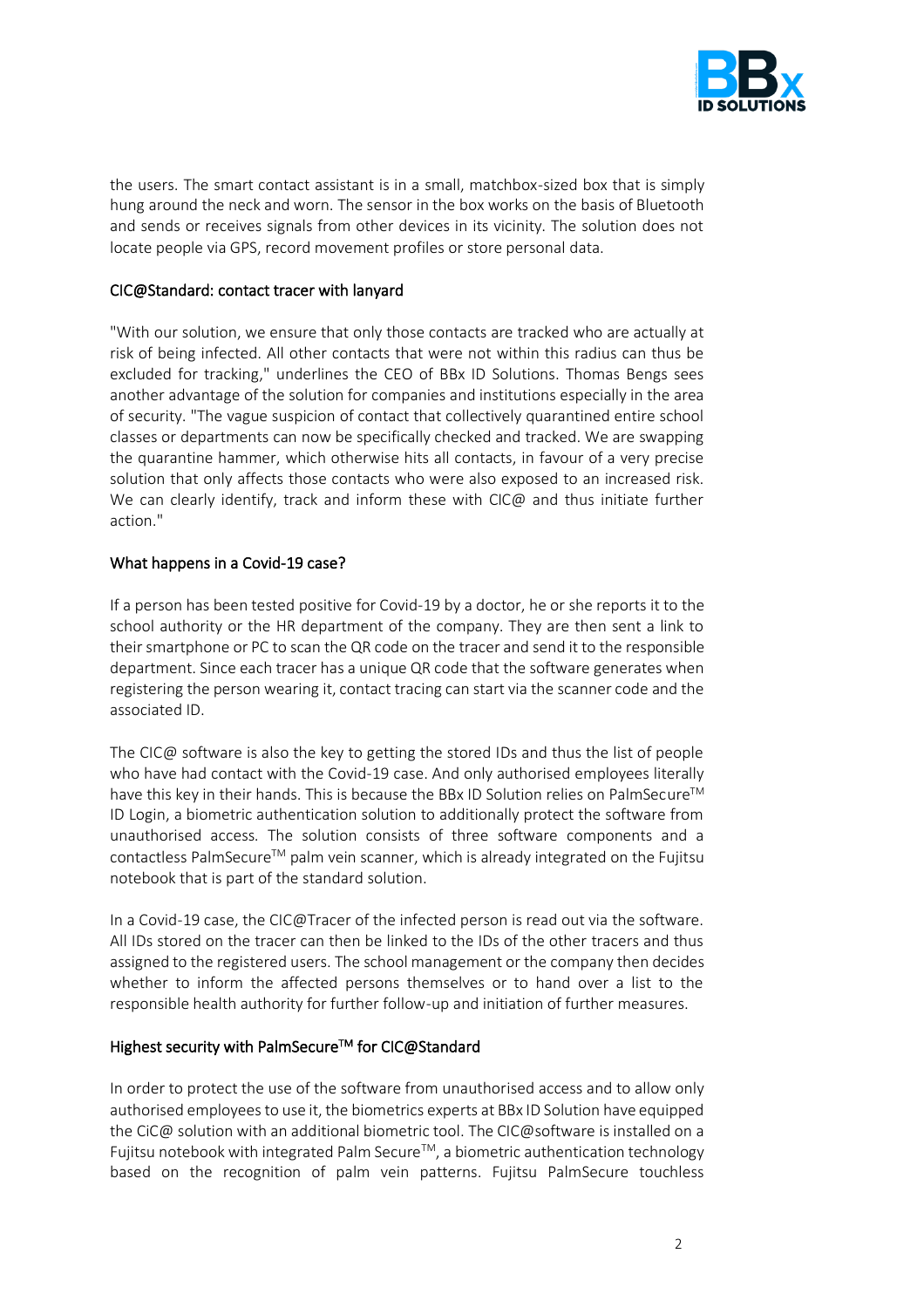

authentication offers the highest level of security compared to any other integrated biometric authentication.



*The Fujitsu Notebook with PalmSecure ID Login is part of the CIC@Standard solution (Picture: Fujitsu)*

And the CIC@ solution offers yet another advantage. To reduce the administrative burden of not wasting time recharging or distributing devices, the CIC@Tracer, once activated, works for up to 6 months before batteries need to be changed. And this with a school or work routine of 8 hours a day on average. The contact assistant can also be taken home. Since it does not meet any other scanners within a critical radius there, it switches into a "standby mode" and only wakes up again the next day when it receives the radio signals of its tracer community at school or in the company.

# The CIC@Standard solutions at a glance.

- Fujitsu notebook with PalmSecure™ ID login,
- Windows 10
- CIC@Tracer with lanyard
- CIC@Software
- QR Code Label Printer
- 1000 QR Code Print Labels
- Service unit for installation and instruction

#### Renting instead of buying

The CIC@Standard solution can be purchased as a rental model. The rental period is 3 or 6 months. On request, different colour variants of the CIC@Tracer or individual lanyards can be ordered as an option.

For further information about the "Corona Infection Chain Assistant" solution of BBx ID Solutions please visit: https://www.bbx-idsolutions.com/